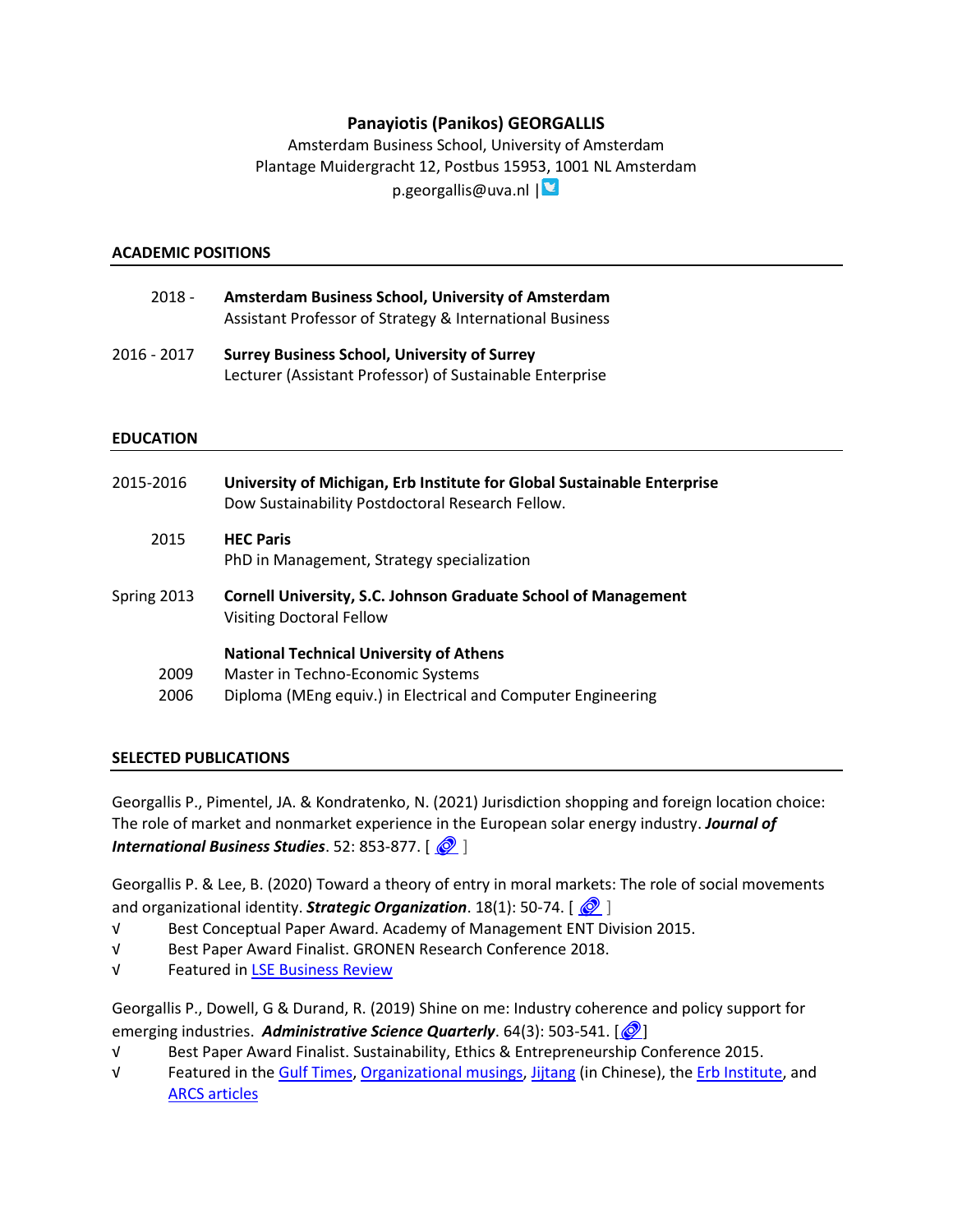Durand, R. & Georgallis, P. (2018) Differential firm commitment to industries supported by social movement organizations. *Organization Science*, 29(1): 154-171. [<sup>2</sup>; <sup>2</sup>]

Georgallis P. (2017) The link between social movements and corporate social initiatives: Toward a multilevel theory. **Journal of Business Ethics**, 142(4): 735-751.  $\begin{bmatrix} \mathcal{O} & \mathcal{O} \end{bmatrix}$ 

√ [Featured in Ideas for Leaders](https://www.ideasforleaders.com/ideas/how-social-movements-spark-corporate-social-responsibility-initiatives) [and Knowledge@HEC](http://www.hec.edu/Knowledge/Strategy-Management/Corporate-Strategy/How-activists-shape-business-and-corporate-strategy)

Georgallis P. & Durand, R. (2017) Achieving high growth in policy-dependent industries: differences between startups and corporate-backed ventures. *Long Range Planning*, 50(4): 487-500. [ $\circled{?}$  ;  $\circled{?}$ ] √ Featured in [LRP's Top Social Media Articles](https://www.journals.elsevier.com/long-range-planning/top-articles?utm_campaign=STMJ_65335_PTS_TA_AM&utm_channel=email&utm_source=STMJstep1fulllist&utm_acid=40100852&SIS_ID=0&dgcid=STMJ_65335_PTS_TA_AM&utm_in=%20DM208677%20) of 2017

# **WORK IN PROGRESS** *[titles condensed]*

Bueno, M., Delgado Marquez, B. & Georgallis, P., & Aragon Correa, A., Shareholders and environmental strategy. Conditionally accepted at *Long Range Planning*. []

Boe-Lillegraven, S., Georgallis P., & Kolk. A. Firms, cities, and climate change. Revise & resubmit from the *Journal of Management Studies*.

√ OMT Responsible Research Award Runner Up. Academy of Management OMT Division 2021.

Bruijn, K., Georgallis P., Kourula A., Pimentel J.A, Teegen, H. Civil society and international business. Proposal accepted at *Journal of International Business Studies*, preparing review submission.

Georgallis, P. & Schifeling, T. The evolution of moral markets. Data analysis.

Paviera, C., Georgallis, P. Fernandez, P., & Vaccaro, A. On informal markets. Data analysis.

Georgallis P., & Bruijn, K. Firm commitments to climate change mitigation. Early stage project.

Vedula S., Georgallis P., & Sanwar S. Sustainability initiatives in higher education. Early stage project.

# **OTHER PUBLICATIONS** *[full list available [here\]](https://scholar.google.co.uk/citations?hl=en&user=GxYeG7oAAAAJ&view_op=list_works&sortby=pubdate)*

Georgallis, P. & Bruijn, K. (2022) Sustainability teaching using case-based debates. Forthcoming in *Journal of International Education in Business.*  $\sqrt{2}$  1

√ Selected for the Best Sustainability Teaching Practices of the ABIS Annual Colloquium 2020.

Lee, B., Georgallis, P. & Struben, J. (2022) Sustainable entrepreneurship under market uncertainty. Opportunities, challenges, and impact. *Forthcoming* in The Business of Sustainability: The Organization, Implementation, and Practice of Sustainable Growth. Eds. George, G., Joshi, H., Haas, M., McGahan, A. and Tracy, P. Edward Elgar Publishing.  $\sqrt{\frac{1}{2}}$ 

# **AWARDS, HONORS AND GRANTS**

2021 OMT Responsible Research Award Runner Up. Academy of Management OMT Division 2021 2020 ASF Initiative Grant (A Sustainable Future, €10,00K)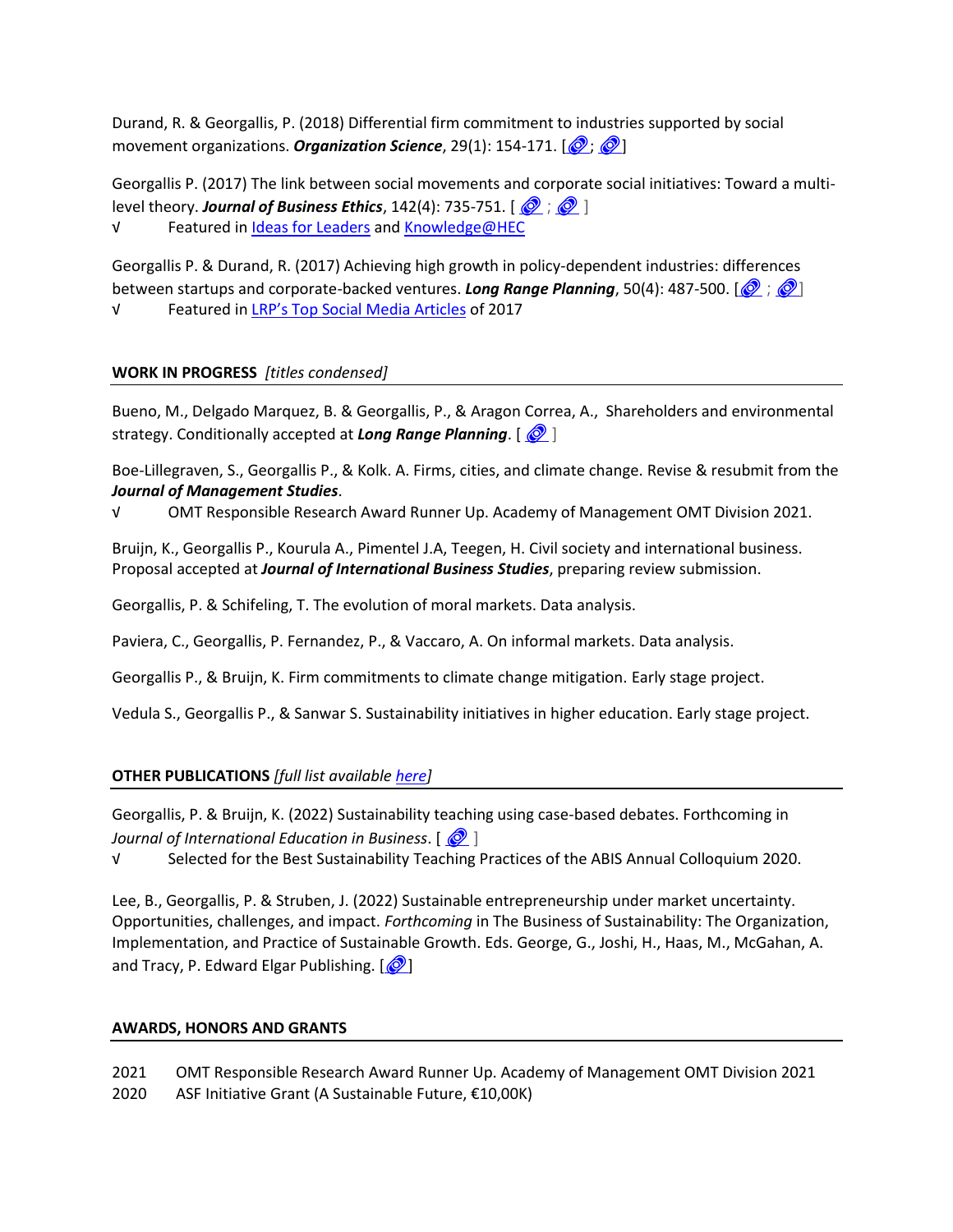- 2020 Best Sustainability Teaching Practices, ABIS Annual Colloquium
- 2019 Best Reviewer Award, Strategic Management Society, Stakeholder Strategy IG
- 2018 NWO Veni Grant (Netherlands Organization for Scientific Research, €250,000)
- 2018 Best Paper Award Finalist, GRONEN Research Conference
- 2015 Best Conceptual Paper Award, ENT Division, Academy of Management
- 2015 ONE Division Best Dissertation Award Finalist, Academy of Management
- 2015 Society for Business Ethics Best Dissertation Award Finalist
- 2015 Industry Studies Association Best Dissertation Award Finalist
- 2015 Best Paper Proceedings, Academy of Management Meeting
- 2015 Best Paper Award Finalist, Sustainability, Ethics & Entrepreneurship Conference
- 2015 Sustainability, Ethics & Entrepreneurship Conference Travel Grant
- 2015-16 Erb Institute Fellowship, University of Michigan
- 2015-16 Dow Sustainability Fellowship, University of Michigan
- 2014 HEC Paris Leadership Center Grant
- 2013 HEC Foundation Mobility Scholarship for visit to Cornell University
- 2013 Alliance for Research on Corporate Sustainability Conference Travel Grant
- 2012 Strategy Research Foundation Dissertation Scholar Grant (~ \$8,600)
- 2009-14 Doctoral fellowship, HEC Paris
- 2008 Global Management Challenge Simulation Final, team leader for Accenture Greece

### **PEER REVIEWED CONFERENCES**

- 2021 Sustainable entrepreneurship under market uncertainty: Opportunities, Challenges, and Impact. AOM Annual Conference. Online.
- 2021 A tale of two cities: Firm reactions and the future of cities grappling with climate change. AOM Annual Conference. Online.
- 2021 Oceans apart? Building interdisciplinary bridges for grasping societal adaptation. EGOS Colloquium. Online.
- 2020 Teaching sustainability using case-based debates. ABIS Annual Colloquium. Online.
- 2020 Fight, flee, or freeze: How firms' sensemaking may shape the future of cities grappling with climate change. GRONEN Research Conference. Online.
- 2019 Toward a theory of entry in moral markets: the role of social movements and organizational identity. EURAM Annual Conference. Lisbon, Portugal.
- 2018 Toward a theory of entry in moral markets: the role of social movements and organizational identity. INSEAD Doriot Entrepreneurship Conference. Fontainebleau, France.
- 2018 A theory of firm entry in moral markets. AOM Annual Conference. Chicago IL, USA.
- 2018 A theory of firm entry in moral markets. GRONEN Research Conference. Almeria, Spain.
- 2017 Undue hospitality? Policy support and foreign investment in renewable energy. AOM Annual Conference. Atlanta GE, USA.
- 2017 Shine on me: Industry coherence, social movement support, and government endorsement of the solar PV industry. Ghoshal Conference. London, England.
- 2016 Shine on me: Industry coherence, social movement support, and government endorsement of the solar PV industry. GRONEN Research Conference. Hamburg, Germany.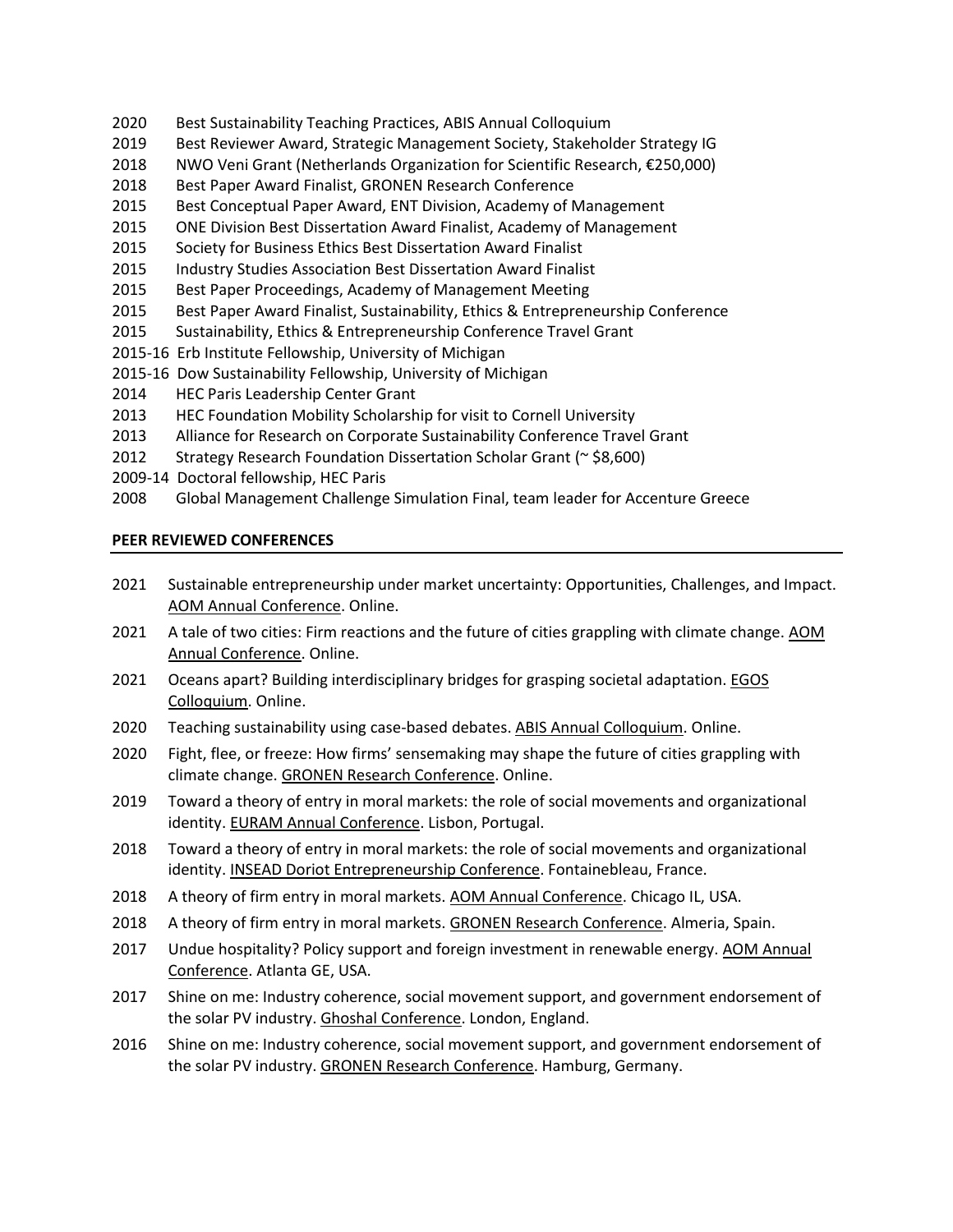- 2015 Social movements and market entry: A synthesis and extension. AOM Annual Conference. Vancouver, Canada.
- 2015 Shine on me: Industry coherence, social movement support, and government endorsement of the solar PV industry. EGOS Colloquium. Athens, Greece.
- 2015 Shine on me: Industry coherence, social movement support, and government endorsement of the solar PV industry. SEE Conference. Denver CO, USA.
- 2014 Firm growth in policy-dependent industries: the role of organizational prehistory. GRONEN Research Conference. Helsinki, Finland.
- 2014 The endogeneity of regulatory institutions on new organizational populations. EURAM Annual Conference. Valencia, Spain.
- 2014 The endogeneity of regulatory institutions on new organizational populations. ARCS Annual Conference. Ithaca NY, USA.
- 2013 Rethinking the role of social movements: Inducing firms' investments in renewable energy. AOM Annual Conference. Orlando FL, USA.
- 2013 Do social movements influence firms' production decisions? Evidence from solar cell manufacturers. AOM Annual Conference. Orlando FL, USA.
- 2013 Do social movements influence firms' production decisions? Evidence from solar PV manufacturers. ARCS Annual Conference. Berkeley CA, USA.
- 2012 The impact of practice-breaking and practice-building tactics on firms' resource commitment in solar PV. SMS Annual Conference. Prague, Czech Republic.
- 2012 The environmental movement and firms' timing of entry in the solar photovoltaic industry. SMS Annual Conference. Prague, Czech Republic.
- 2012 The impact of practice-breaking and practice-building tactics on firms' resource commitment in solar PV. GRONEN Research Conference. St Maximin, France.
- 2011 Social movements and firms' timing of entry in new industries. EGOS Colloquium. Gothenburg, Sweden.

# **INVITED TALKS AND WORKSHOPS**

### **Invited talks**

- 2022 Climate Change and Voluntary Sector Virtual Seminar Series. Online.
- 2021 Academy of International Business (AIB) webinar on green energy. Online [\[talk on youtube\]](https://www.youtube.com/watch?v=W4URqBjun0M&t=99s).
- 2021 ESADE Social Movements, markets & a commons-based approach. Online [\[talk on youtube\]](https://www.youtube.com/watch?v=BAwa7n-i7dE).
- 2021 HEC Paris, Society & Organizations Research Day. Paris, France.
- 2021 University of Groningen, Faculty of Economics and Business. Groningen, Netherlands.
- 2021 Utrecht University School of Economics, Entrepreneurship section. Utrecht, Netherlands.
- 2020 King's College London, Strategy, Intl. Management and Entrepreneurship group. Online.
- 2019 UC Louvain, Louvain School of Management. Louvain-la-Neuve, Belgium.
- 2018 ESADE Business School, GRONEN Reading Group. Barcelona, Spain.
- 2018 Utrecht University, Copernicus Institute of Sustainable Development. Utrecht, Netherlands.
- 2018 University of Oldenburg, Sustainability & Strategic Management Chair. Oldenburg, Germany.
- 2017 University of Amsterdam, Amsterdam Business School, ISM Section. Amsterdam, Netherlands.
- 2017 SKEMA Business School, KTO Department. Sophia Antipolis, France.
- 2016 University of Tilburg, Strategy Department. Tilburg, Netherlands.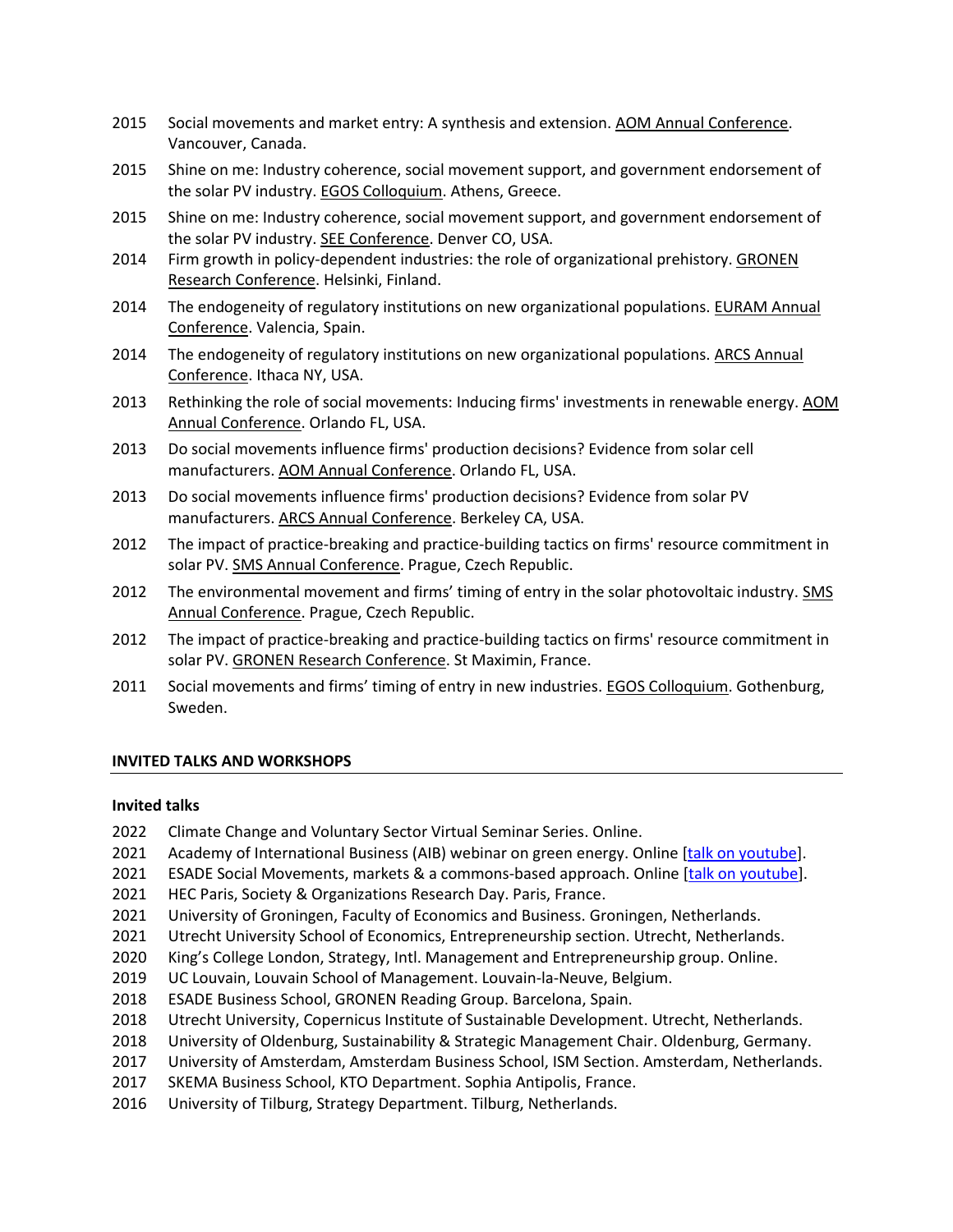- Grenoble School of Management, MTS Department. Grenoble, France.
- Queen Mary University, School of Business & Management. London, England.
- EM Lyon Business School, Strategy & organization Department. Lyon, France.
- Erasmus University, Rotterdam School of Management. Rotterdam, Netherlands.
- University of Surrey, Surrey Business School. Guildford, England.
- University of Cyprus, Dept. of Business & Public Administration. Nicosia, Cyprus.
- ETH Zurich, Chair of Sustainability & Technology. Zurich, Switzerland.
- SRF Dissertation Scholars Panel. SMS Conference, Atlanta GA, USA.

# **Campus talks**

- University of Amsterdam, Strategy & International Business Seminar. Amsterdam, Netherlands.
- University of Amsterdam, Center for European Studies. Amsterdam, Netherlands.
- University of Michigan, Department of Management & Organizations. Ann Arbor MI, USA.
- University of Michigan, Department of Strategy. Ann Arbor MI, USA.
- University of Michigan, Department of Sociology. Ann Arbor MI, USA.
- Cornell University, S.C. Johnson Graduate School of Management. Ithaca NY, USA.
- HEC Paris, Society & Organizations (SnO) Research Center. Paris, France.

# **Invitations to (peer-reviewed) workshops**

- International QCA Paper Development Workshop, Zurich, Switzerland (held online).
- Witten/Herdecke workshop moral critique in and around markets, Witten, Germany.
- AOM SIM-ONE Junior faculty consortium, Boston MA, USA.
- AIDEA Summer School on Qualitative Methods. Capri, Italy.
- Social Movements and the Economy Workshop. Chicago IL, USA.
- BPS Junior Faculty Paper Development Workshop. AOM, Vancouver, Canada.
- EGOS Postdoctoral and Early Career Scholars Workshop. Athens, Greece.
- Strategic Entrepreneurship Journal & SEE Conference PDW. Denver CO, USA.
- SCANCOR PhD Workshop on Institutional Theory. Jerusalem, Israel.
- Academy of Management OMT Doctoral Colloquium. Orlando FL, USA.
- Oikos Young Scholars Organizations Academy. Gais, Switzerland.
- Medici Summer School in Management Studies. Florence, Italy.
- EGOS Doctoral Colloquium Workshop. Gothenburg, Sweden.
- 2010 Ivey Sustainability Academy. London, Ontario.
- International Conference on CSR Doctoral Workshop. Berlin, Germany.

# **TEACHING**

# **Course teaching**

- 2018-22 MSc in Business Administration course: Business Strategy & Sustainability, ABS Coordination, lectures, and workshops lecture/workshop groups over three years, total of ~380 students Student ratings typically between 8.3 and 9.6 [median for reference courses is 7.8/10]
- 2018 BA in Business Administration course: Strategy & Organization, ABS Tutorials' instructor 3 tutorial groups, total of ~90 students Student rating: 7.7/10 [median for reference courses is 7.6/10]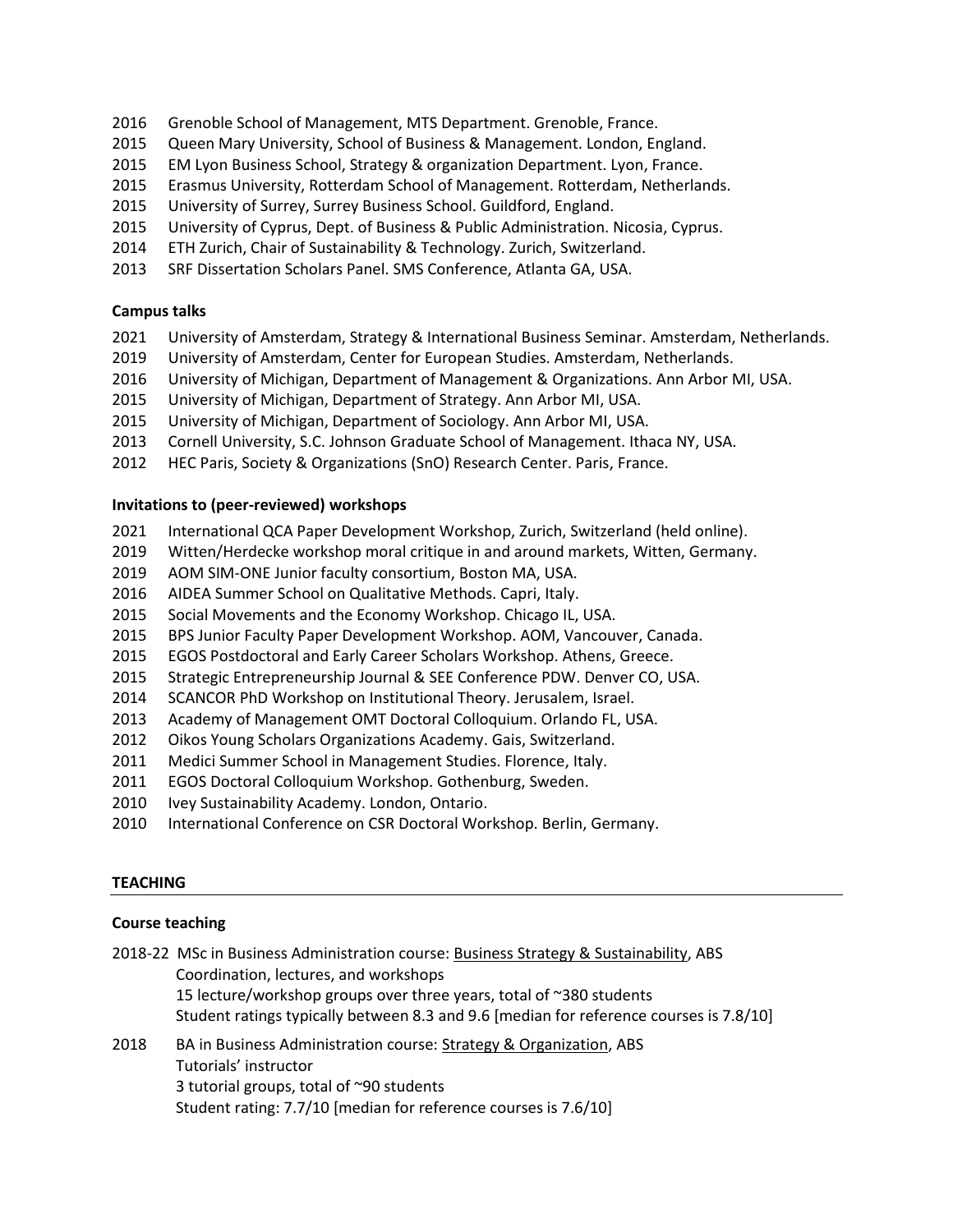2017 BA in Business Administration course: Business Ethics, University of Surrey Coordination, lectures, and workshops 2 lecture and 8 workshop groups, total of ~460 students Student rating: 4.4/5 [historically highest rating for the course]

### **Guest Lecturer**

- 2019 Research Master course: Business & Society, ABS
- 2016 BA course: Economics, Business & Sustainability, University of Surrey
- 2016 BA course: Leadership & Environmental Stewardship in Organizations, University of Michigan

### **Qualifications**

2019 University Teaching Qualification (Basiskwalificatie Onderwijs or BKO)

### **SUPERVISION**

h

### **PhD committees and supervision**

- 2020- PhD dissertation advisor to Kayleigh Bruijn, Amsterdam Business School
- 2021 Committee member (Vocal) for PhD thesis of Manuel Bueno, University of Granada, ES
- 2021 External examiner for PhD thesis of Michael Gatumu, La Trobe University, AUS

### **Other supervision**

- 2018 Master theses' supervision (12), business administration / strategy, ABS
- 2015-16 Undergraduate RA supervision (4), UROP program, University of Michigan
- 2012-14 Master theses' supervision (12), strategy and international Business programs, HEC Paris

# **ACADEMIC SERVICE** *(\* = forthcoming event)*

### **Organizational or other service roles**

- 2022 Organizing Committee Chair, 10<sup>th</sup> GRONEN Research Conference \*
- 2022 Convenor, EGOS sub-theme: Markets for Sustainability \*
- 2022 Panelist, AOM STR Division Alternative Career Paths: Post-doc [\[talk on youtube\]](https://www.youtube.com/watch?v=wS18Yji2QXQ).
- 2021 Convenor, EGOS sub-theme: Moral Markets: Mechanisms, Meanings and Institutions
- 2020 Session chair, GRONEN Conference, Session on Field Formation & Governance
- 2019 Faculty mentor, AOM ONE Division Doctoral Consortium
- 2019 Discussant, AOM PDW on Industry Emergence
- 2018 Local organizer of the 13<sup>th</sup> GRONEN Reading group, Amsterdam Business School
- 2015-16 Co-organizer of the Erb Colloquium Seminar Series, University of Michigan
- 2015 Facilitator for AOM PDW on Social Movements, Stakeholders and Non-Market Strategy
- 2013 Co-organizer, 5th Medici Summer School in Management Studies
- 2013 Strategy track co-organizer, 2nd BPF (Business PhDs in France) PhD Camp